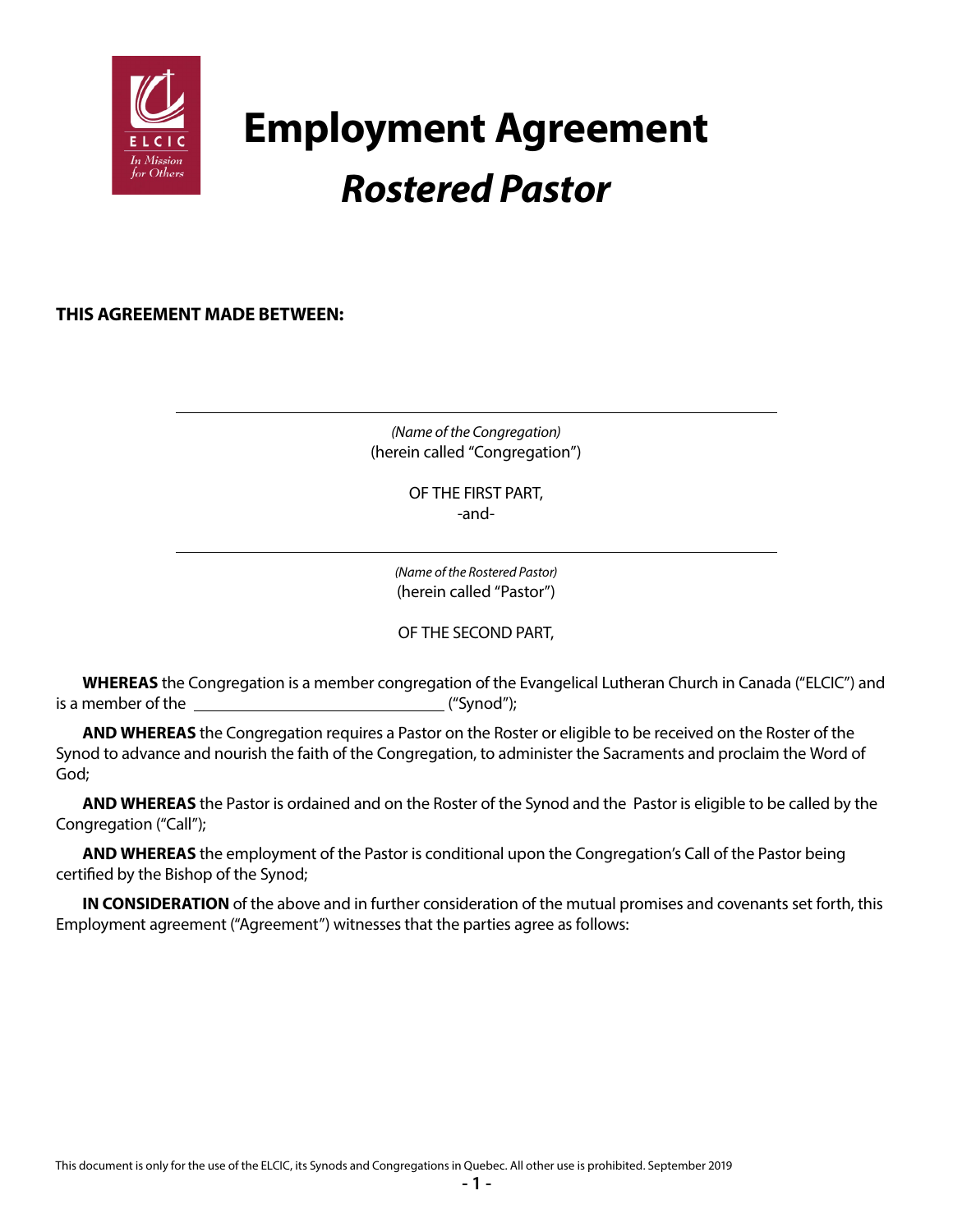#### **PREREQUISITES TO EMPLOYMENT**

- 1. This employment contract and the employment of the Pastor are conditional upon:
	- a. the Congregation's Call being certified by the Bishop of the Synod prior to the commencement of the Pastor's employment by the Congregation;
	- b. the Pastor being eligible for and remaining on the Roster of the Synod;
	- c. the Pastor shall provide to the Congregation a current and satisfactory to the Congregation criminal record check (in Ontario a Criminal record and judicial matters check); and because this Call will require interacting with vulnerable persons meaning a person who, because of their age, a disability or other circumstances, whether temporary or permanent, (a) is in a position of dependency on others, or (b) is otherwise at a greater risk than the general population of being harmed by a person in a position of trust or authority towards them, the Pastor must also provide to the Congregation:
		- i. a Child Abuse Registry Check (if available in the province(s) in which the Pastor has resided in the past three (3) years); and
		- ii. a Vulnerable Sector or Child Intervention Check;
	- d. the Pastor, after being provided the ELCIC Sexual Abuse or Harassment Policy ("Policy"), agreeing to review and abide by the Policy, and signing the Acknowledgement Form that is part of the Policy and returning such to the Synod office.

## **ONGOING OBLIGATIONS OF THE PASTOR & THE CONGREGATION**

- 2. a. During and continuing throughout the employment, the Pastor accepts that the following ongoing obligations are required to maintain the employment:
	- i. the Pastor must remain in good standing on the Roster of the Synod;
	- ii. the Pastor must conduct the Pastor's affairs in accordance with the Constitution and Bylaws of the ELCIC and the Synod;
	- iii. the Pastor must immediately notify the Congregation if the Pastor is removed from the Roster of the Synod or if the privileges of the Pastor on the Roster of the Synod are suspended or terminated;
	- iv. the Congregation shall be entitled to require the Pastor to provide current Checks satisfactory to the Congregation (including fingerprint-based Checks) once every three years at the Congregation's expense, and the Pastor shall comply with such requirement;
	- v. the Pastor must provide the employer with certification of participation in 'Healthy Boundaries' training every five years; and
	- vi. the Pastor agrees that the onus is on the Pastor to advise the Congregation immediately if there is any charge or conviction under the Criminal Code of Canada.
	- b. Throughout the employment the Congregation accepts the following ongoing obligations to the Pastor:
		- i. to ensure that the compensation benefits agreed to, including vacation and paid holidays are provided to the Pastor;
		- ii. to provide the Pastor a place to work to make sure the Pastor has access to the workplace;
		- iii. to provide the Pastor the tools and equipment needed to perform the Pastor's functions;
		- iv. to make sure the Pastor's working conditions are safe; and
		- v. to treat the Pastor with respect and make sure the Pastor is not harassed or discriminated against.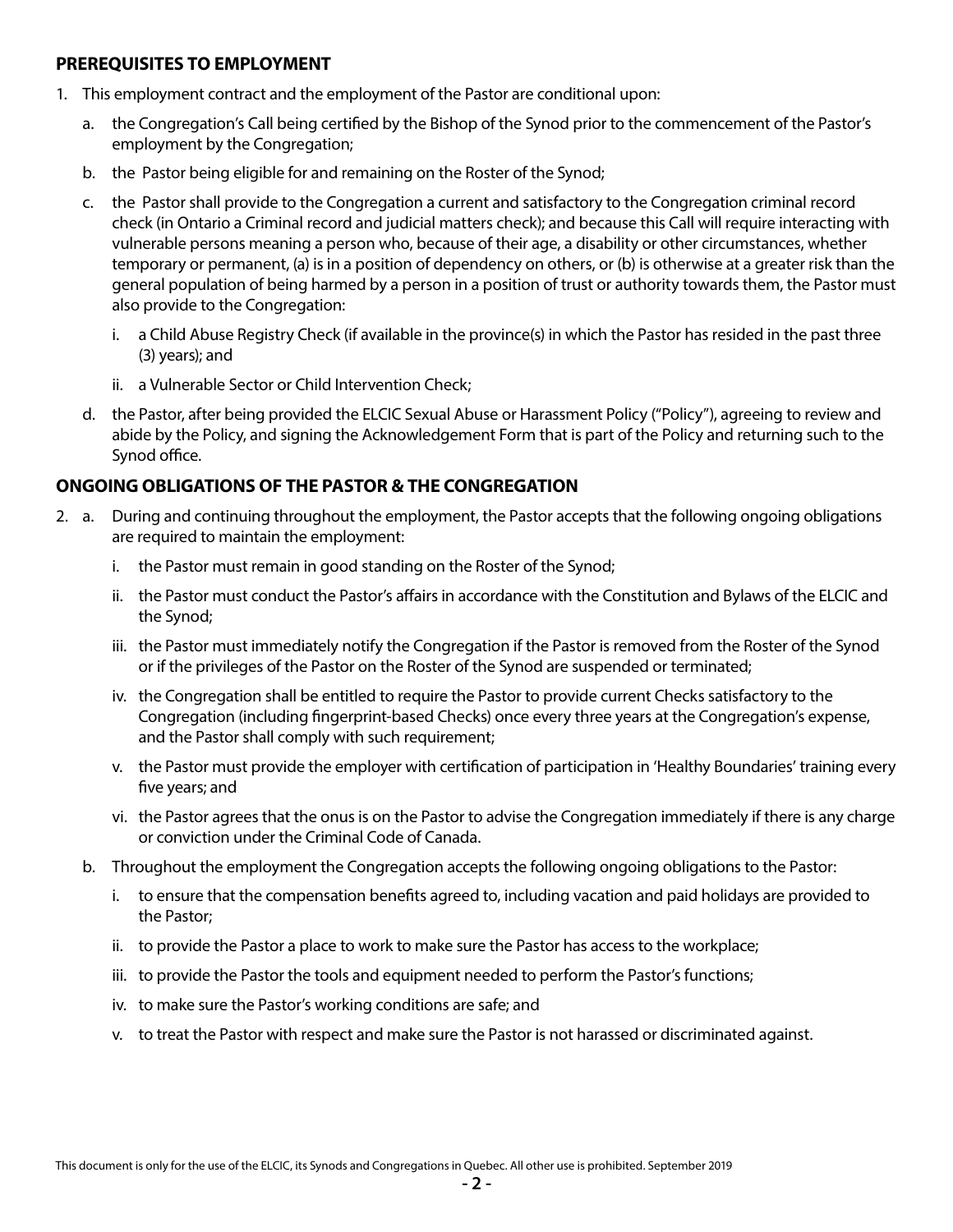#### **REMUNERATION AND BENEFITS**

- 3. a. The Congregation shall compensate the Pastor with a salary which includes, if applicable, housing allowance hereinafter "Salary" and benefits which include:
	- i. an initial Salary (determined after consideration of the synodical salary quidelines) of \$ per annum paid in instalments. The Pastor agrees and recognizes that this Salary shall be inclusive of all aspects of the work performed to benefit of the Congregation. The Salary shall be reviewed annually;
	- ii. membership, when eligible, in the ELCIC Pension Plan sponsored by ELCIC Group Services Inc. "GSI" as it may be introduced and modified from time to time thereafter, at the sole discretion of GSI;
	- iii. membership, when eligible, ELCIC Group Benefits Plans administered by GSI as it may be introduced and modified from time to time thereafter, at the sole discretion of GSI;
	- iv. participation in ELCIC Programs including the Continuing Education Plan;
	- v. vacation in accordance with the approved policies;
	- vi. professional expenses paid by the Congregation in accordance with the approved policies;
	- vii. moving expenses, when applicable, including travel paid by the Congregation; specific details are as follows:

 viii. reasonable expense reimbursement, not otherwise provided for, incurred in attending conventions and other official meetings at which the Pastor's attendance is required. The expenses shall be reimbursed upon presentation of an itemized expense report together with the appropriate supporting receipts, within a maximum period of 60 days following the date on which the expense has been incurred, prepared in accordance with the applicable policies and procedures of the Congregation.

- b. The Pastor acknowledges and agrees that the ELCIC Pension Plan, ELCIC Group Benefit Plans, and any ELCIC Programs can be changed from time to time and any such change shall not constitute a fundamental change to the terms of the employment when the Pastor is provided with thirty (30) days' advance notice of the change.
- c. If the Congregation is providing the Pastor with a residence for the personal use of the Pastor and members of the Pastor's immediate family during the term of the Pastor's employment, the terms shall be as set out in a Residence Agreement and shall be attached to this agreement as Schedule "A".
- d. The remuneration provided under this Agreement shall be subject to such deductions as the Congregation is from time to time required to make pursuant to law, government regulation, for benefits or by consent of the Pastor.

## **SCOPE OF POSITION & COOPERATION WITH SYNOD**

- 4. a. Neither the ELCIC nor the Synod is the Pastor's employer, but the nature of this ministry and the Pastor's employment requires that the Pastor work and cooperate with the Synod and the Bishop of the Synod for the greater good of the ELCIC, the Synod, and Congregation.
	- b The Pastor shall at all times faithfully, diligently, and to the best of the Pastor's skill, ability, experience and talents, perform the Pastor's duties.
	- c. During the term of this Agreement the Pastor shall not participate in any other business, occupation, or become an employee or agent of any corporation, firm or individual, except with the consent, which shall not be unreasonably withheld, of the Congregation and after the Pastor has consulted with the Bishop of the Synod.
	- d. The Pastor shall not participate in any activity, be it professional or personal, that is in conflict with the Pastor's duties to the Congregation.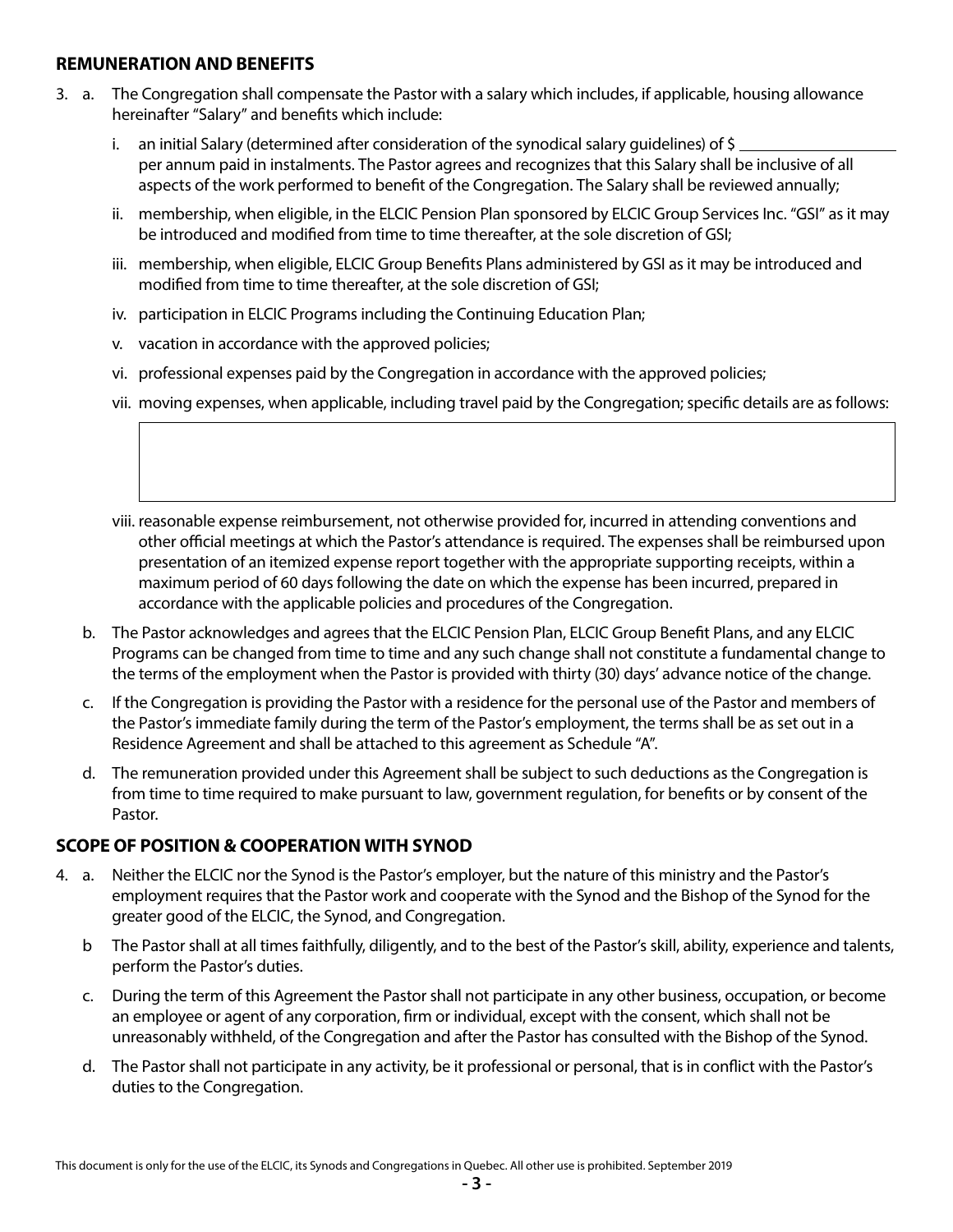## **CONFIDENTIALITY**

5. The Pastor acknowledges and agrees that the Pastor has a duty of confidentiality to the Congregation and that the duty includes maintaining the confidentiality of confidential information. "Confidential Information" is defined to include but it is not limited to: information with respect to the financial, business and human resources management of the Congregation. Accordingly, the Pastor undertakes and agrees not to disclose Confidential Information to any person not authorized to receive the Confidential Information without the express written permission of the Congregation, and that the Pastor shall use the Pastor's best efforts to maintain the secrecy of all of the Confidential Information.

The Pastor agrees that this duty of confidentiality survives the termination of this Agreement and the Pastor's employment.

#### **TERM**

6. The employment of the Pastor by the Congregation shall commence on the  $\mu$  day of  $\mu$ 20  $\mu$  and shall continue until terminated in accordance with this Agreement.

## **NOTICE OF TERMINATION NOT FOR CAUSE**

- 7. a. Notwithstanding any termination of employment provisions set out in the Constitution and Bylaws of the Congregation, the Synod, or the ELCIC, in the event of a not for cause termination, the respective rights of the Congregation and the Pastor shall be those set out in this article seven.
	- b. The employment of the Pastor may be terminated by the Congregation at any time without cause upon the Congregation providing to the Pastor written notice or pay in lieu of notice (the "Notice Period") as follows:
		- i. prior to the third anniversary of the date of commencement of employment, the Notice Period shall be three (3) months' notice;
		- ii. on or after the third anniversary of the date of commencement of employment, the Notice Period shall be four (4) months plus one (1) month for every additional year of completed employment up to a total maximum Notice Period of twelve (12) months (for purposes of illustration, if the Pastor has 6.5 years of completed employment, the Notice Period under this paragraph shall be seven (7) months);
		- iii. the Notice Period may, at the discretion of the Congregation, be provided by way of working notice or payment of the equivalent Salary in lieu of notice or a combination thereof;
		- iv. where the Notice Period is in whole or in part provided by way of pay in lieu of notice, the Congregation may, in its sole discretion, provide such pay in lieu of notice in a lump sum or through continuation of payment of the Pastor's Salary through payroll;
		- v. to the extent permitted by applicable employment standards legislation, any notice or pay in lieu of notice provided by the Congregation to the Pastor shall be deemed to count towards any notice or pay in lieu of notice required by such employment standards legislation. Further, any pay in lieu of notice provided by the Congregation in excess of the pay in lieu of notice required by such employment standards legislation shall, to the extent permitted by such employment standards legislation, be deemed to count towards any severance pay owing to the Pastor under applicable employment standards legislation;
		- vi. if and to the extent required by the applicable employment standards legislation, the Congregation shall continue to make whatever benefit plan contributions are required to maintain the Pastor's benefit plans for the statutory notice period in the applicable employment standards legislation; and
		- vii. the Congregation shall also provide any other minimum rights, benefits and entitlements (if any) required by the applicable employment standards legislation to the extent that such rights, benefits and entitlements have not already been provided.
	- c. The Pastor can terminate the employment upon reasonable notice. The parties to this Agreement have determined that in this case reasonable notice is thirty (30) days (the "Reasonable Notice"). The Reasonable Notice however may be waived in whole or in part by the Congregation with payment to the Pastor of the remaining Reasonable Notice.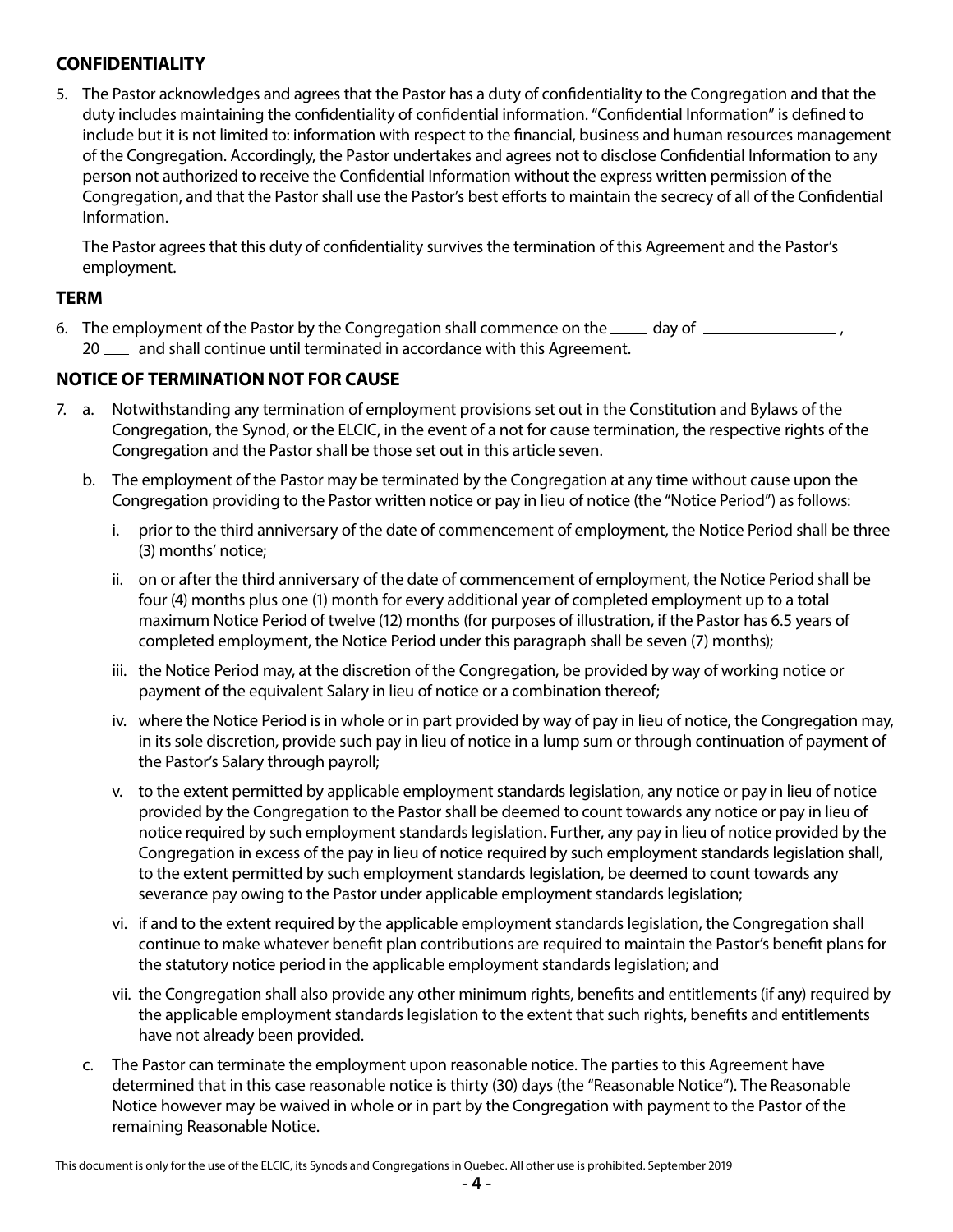## **TERMINATION OTHER**

8. Other than in the event of a not for cause termination, the employment of the Pastor may be terminated for any of the reasons listed and processes provided for in the Constitution and Bylaws of the Congregation, the Synod and the ELCIC.

## **DISCIPLINE**

9. The grounds for discipline and the disciplinary procedures set out in the Constitution and Bylaws of the ELCIC and the Manual Re Discipline for Rostered Ministers shall apply to the Pastor, including but not limited to disciplinary penalties such as suspension from employment and/or removal from the Roster as well as any right of appeal available to the Pastor with respect to such.

### **ENTIRE AGREEMENT**

10. This Agreement contains the entire agreement between the parties hereto as it relates to the matters set out herein and this Agreement supersedes all previous negotiations, understandings and agreements whether verbal or written with respect to any matters herein referred to. To be effective, any changes or modifications to this Agreement shall be made in writing and signed by both parties.

#### **SEVERABILITY**

11. The parties agree that in the event that any provision, clause, article, attachment herein, or part thereof, which forms part of this Agreement, is deemed void, invalid or unenforceable by a court of competent jurisdiction, the remaining provisions, clauses, articles, attachments or parts thereof, shall be and remain in full force and effect.

#### **GOVERNING LAW**

12. This Agreement shall be construed in accordance with the laws of the Province [territory] of  $\equiv$ and the laws of Canada as applicable. Should any dispute or litigation arise with respect to this Agreement, the parties agree that the Courts of the Province of Quebec, judicial district of Montreal, shall have exclusive jurisdiction.

#### **NOTICES**

13. Where by this Agreement any notice is to be or may be given by one party to the other, such notice may be personally delivered or may be given by registered mail and shall be deemed to have been effectively given if sent by registered mail, postage prepaid, correctly addressed to the party to whom such notice is to be given, and any such notice when so mailed shall be deemed to have been received four (4) days after it was mailed.

#### **RETURN OF MATERIALS**

14. All files, forms, books, materials, written correspondence, memoranda, documents, manuals, computer disks and software products in any form or media whatsoever pertaining to the affairs and interests of the Congregation that may come into the possession or control of the Pastor shall at all times remain the property of the Congregation. On termination of the Pastor's employment for any reason, the Pastor agrees to deliver promptly to the Congregation all such property of the Congregation in the possession of the Pastor or directly or indirectly under the control of the Pastor. The Pastor agrees not to make for personal or business use, reproductions or copies of any such property or other property of the Congregation.

Notwithstanding anything in this Agreement or at common law the parties agree that the Pastor as original author of any sermon or other work used to minister to the Congregation shall remain the owner of the copyright and intellectual property with respect to such.

#### **PRIVACY**

- 15. The Congregation collects personal information about the Pastor:
	- a. the Pastor's personal information is collected, used and disclosed for the following purposes: payroll; employee benefits; statutory deductions and remittances such as income tax; general employment purposes such as calculating length of service and for information relating to the initiation, management and termination of the employment relationship;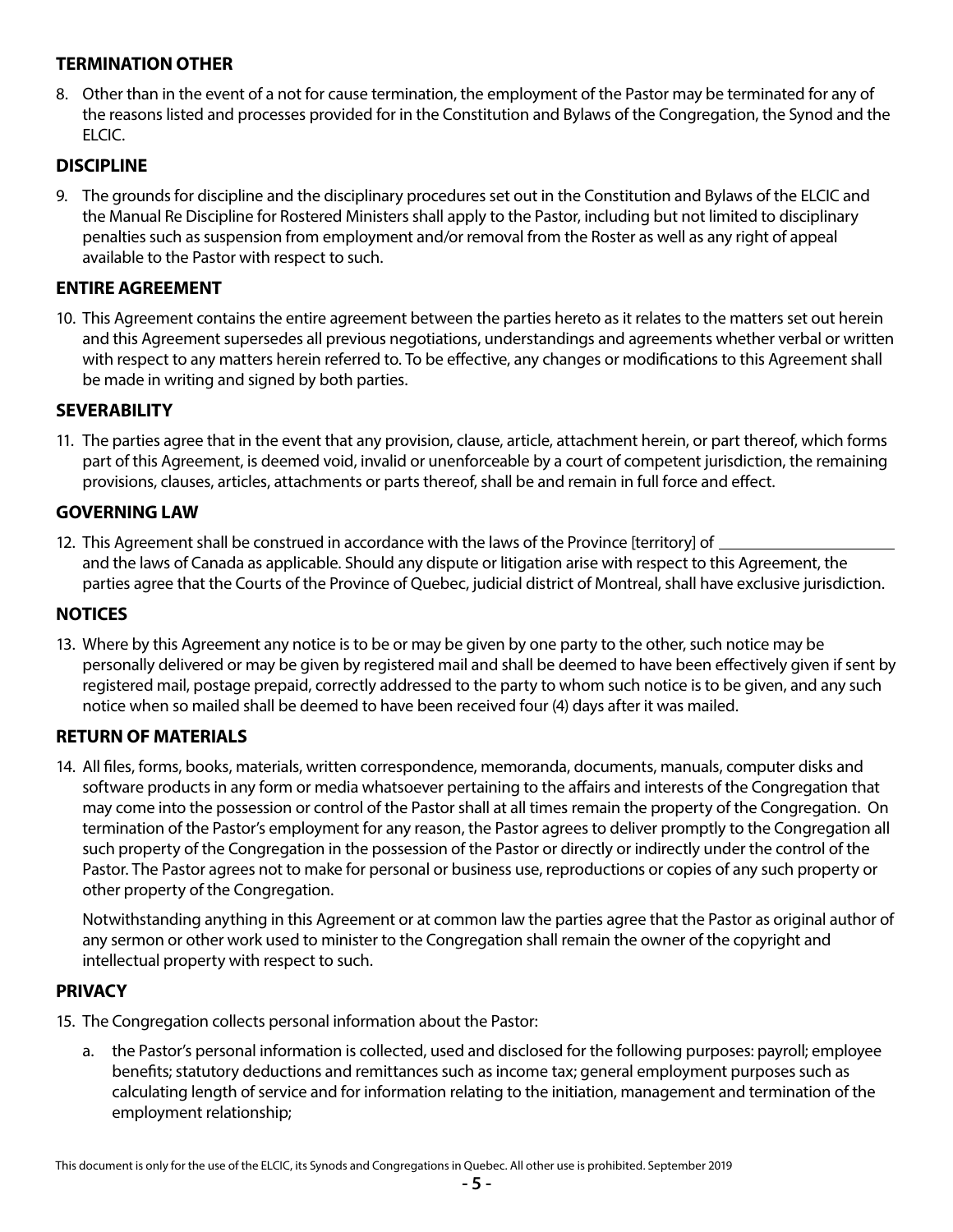- b. the Congregation only discloses personal information with third parties as required and for the purposes noted above or as required or permitted by applicable law. For example, the Congregation must disclose certain personal information with the Income Tax authorities, and, with third party providers of employee benefits;
- c. the Pastor is entitled to review and correct personal information the Congregation has collected about the Pastor by communicating with the Chair of the Congregational Council; and
- d. by signing this Agreement, the Pastor consents to the Congregation collecting, using and disclosing the Pastor's personal information as detailed above.

#### **AGREEMENT SIGNED IN COUNTERPARTS**

16. This Agreement may be executed and delivered (by original, facsimile or electronic transmission) in multiple counterparts each of which shall be deemed to be an original and all of which together shall constitute one and the same agreement.

#### **TIMING FOR ACCEPTANCE OF THE AGREEMENT**

For this Agreement to be binding both parties are required to sign the Agreement on or before the \_\_\_\_\_ day of the month of  $\frac{1}{2}$ , 20  $\frac{1}{2}$ .

#### **LEGAL ADVICE**

18. The Pastor acknowledges that the Pastor has obtained, or has had an opportunity to seek, independent legal advice in connection with the negotiation and execution of this Agreement, and further acknowledges that the Pastor has read, understands, and agrees to be bound by all of the terms and conditions contained herein.

#### **SPECIFIC LANGUAGE**

19. The parties acknowledge that the present Agreement has been drafted in English at their request. *Les parties reconnaissent qu'elles ont demandé à ce que cette entente soit rédigée en Anglais*.